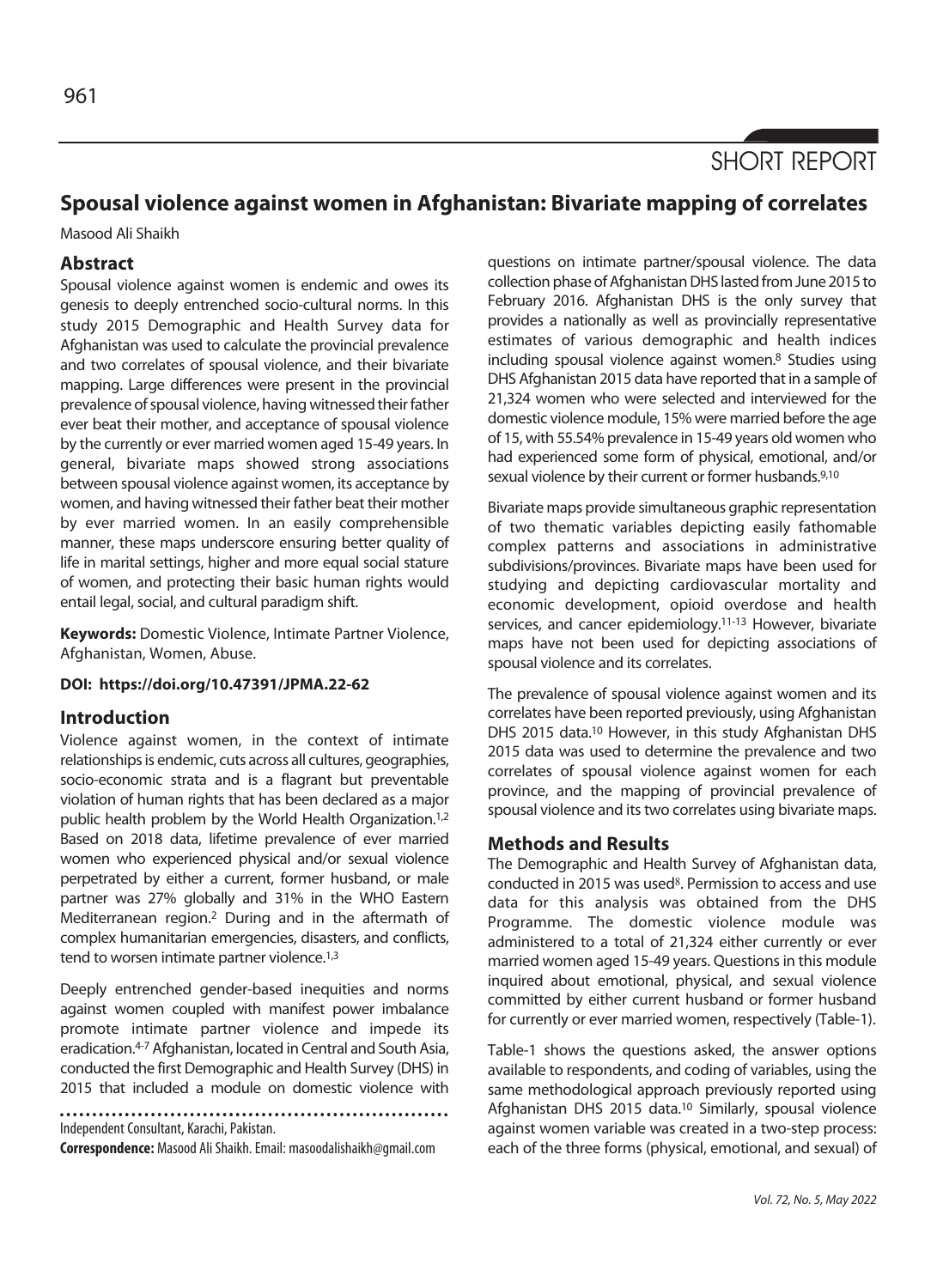**Table-1:** The questions asked, the answer options available to respondents, and variable coding used for the analysis.

| <b>Survey Question</b>                                                                                                                                                                                                                                                                                                                                                                                                                                                                                                                                                                                                                                                                                                                                                                                            | Coding                                                                                                                                                                    | Variable                                                            |
|-------------------------------------------------------------------------------------------------------------------------------------------------------------------------------------------------------------------------------------------------------------------------------------------------------------------------------------------------------------------------------------------------------------------------------------------------------------------------------------------------------------------------------------------------------------------------------------------------------------------------------------------------------------------------------------------------------------------------------------------------------------------------------------------------------------------|---------------------------------------------------------------------------------------------------------------------------------------------------------------------------|---------------------------------------------------------------------|
| Emotional, physical & sexual violence<br>- Emotional violence<br>Said or did something to humiliate in front of others; threatened to hurt or harm, or someone<br>close; insulted or made you feel bad about yourself.<br>- Physical violence<br>Pushed, shook, or threw something; slapped; twisted arm or pulled hair; punched with fist or<br>with something that could hurt; kicked, dragged, or beaten up; tried to choke or burned on<br>purpose; or threatened or attacked with a knife, gun, or any other weapon.<br>- Sexual spousal violence Physically forced to have sexual intercourse even when you did not<br>want to; physically forced you to perform any other sexual acts you did not want to; forced you<br>with threats or any other way to perform sexual acts that you did not want to do. | $1 = yes$ to any of the emotional,<br>physical, and sexual violence questions<br>ever experienced with current or former<br>husband.<br>$0 =$ No to all of the questions. | Intimate partner violence                                           |
| Attitude toward wife beating<br>Husband is justified in hitting or beating his wife if she:<br>-burns the food; arques with him; goes out without telling him; neglects the children; refuses to<br>have sexual intercourse with him                                                                                                                                                                                                                                                                                                                                                                                                                                                                                                                                                                              | $1 =$ Yes to any of the questions.<br>$0 =$ No to all of the questions.                                                                                                   | Acceptance of Intimate partner violence<br>(attitudinal acceptance) |
| As far as you know, did your father ever beat your mother?                                                                                                                                                                                                                                                                                                                                                                                                                                                                                                                                                                                                                                                                                                                                                        | $1 = Yes.$<br>$0 = No.$                                                                                                                                                   | Witnessed parental intimate partner<br>violence                     |

spousal violence were recoded as '1' if answer to any one of the questions within a spousal violence category was answered affirmatively by the respondent; in the second step having ever experienced any of the three types of spousal violence was recoded as '1'.10 While respondents who replied as having never experienced any type of spousal violence were recoded as '0'. Similarly, affirmative response to any of the spousal violence acceptance questions were deemed as being accepting of spousal violence by the respondent, as used in the previous study.10

Proportion (percent) of women reporting having ever experienced any form of spousal violence perpetrated by either their current/former husband, having witnessed their father beat their mother, and acceptance of spousal violence (attitudinal acceptance) variables were dichotomized and their proportions were calculated using Stata 16 survey procedures to incorporate the complex

> sample design, sampling weight, while accounting for the differential probability of selection of ever married women, as reported previously.10

> Afghanistan has 34 provinces, and the polygon shapefile of all provinces was obtained from the DHS website. For security reasons, DHS Afghanistan 2015 could not be conducted in the south-central province of Zabul. Map-1 shows the provinces of Afghanistan. Two bivariate maps were created, showing by province, bivariate association of having ever experienced spousal violence and acceptance of spousal violence by the respondents; and acceptance of spousal violence by the respondents and having witnessed their father ever beat their mother. The bivariate maps were created using quantile classification for each variable in R version 4.0.2. The quantile



**Map-1:** Afghanistan map showing all 34 provinces.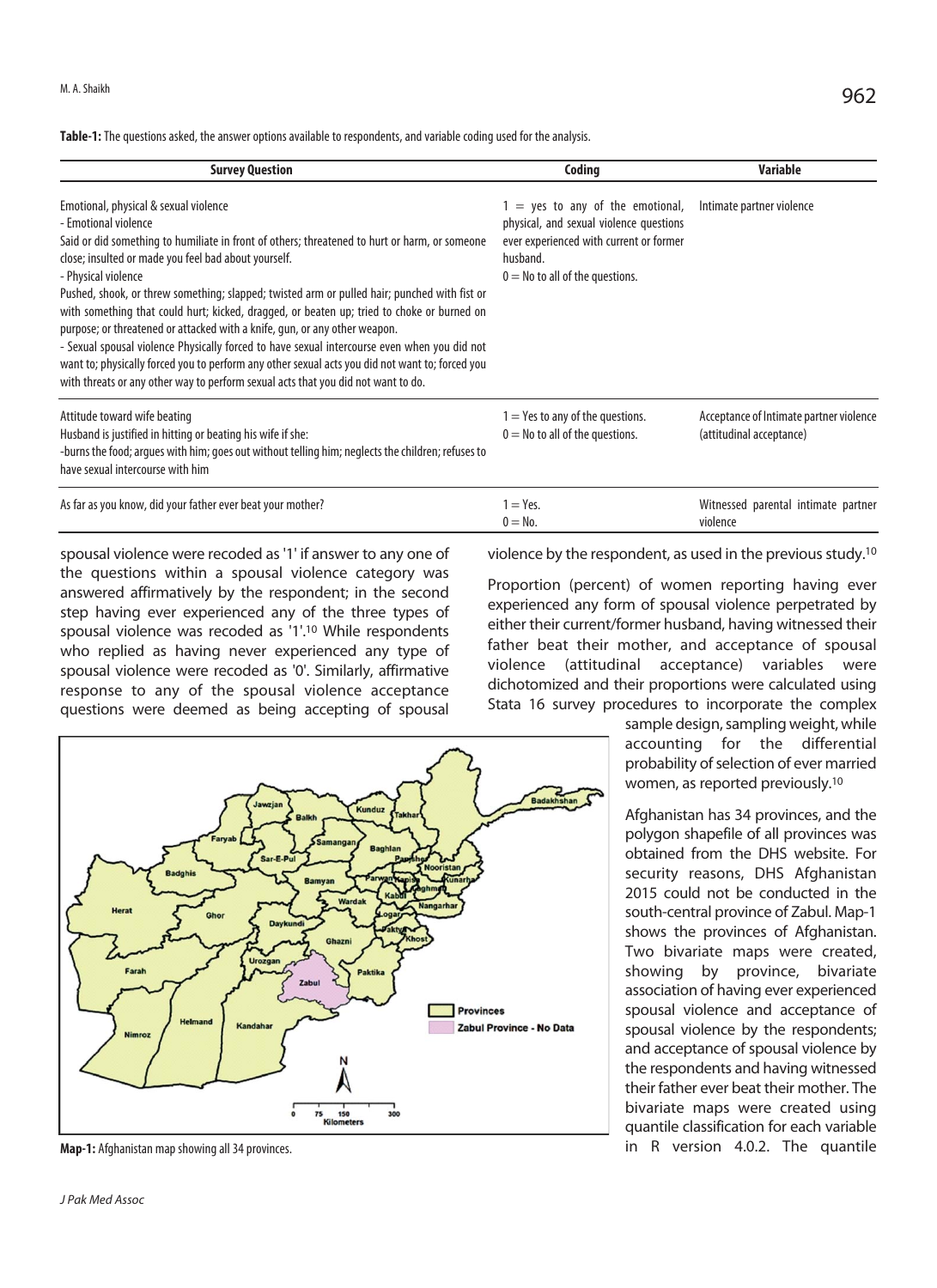mapping method creates relatively equal data groups, with a break created at the 33rd and 66th percentiles for a three-by-three map.

There were large differences in the prevalence of spousal violence, having ever witnessed father beat the mother, and acceptance of spousal violence in the provinces of Afghanistan in 2015. The prevalence of ever having experienced any type of spousal violence, having ever witnessed father beat the mother, and acceptance of spousal violence by the respondents ranged from 6.38% to 92.22%, 0.65% to 69.21%, and 33.25% to 96.84%, respectively.

The prevalence of spousal violence was highest in Herat (92.22%), followed by Ghor (91.84%), and Wardak (87.78%), and lowest in Helmand (6.38%), followed by Badakhshan (6.86%), and Daykundi (14.28%). A dissimilar

pattern was found in the prevalence of having ever witnessed father beat the mother. Its prevalence was highest in Ghor (69.21%), followed by Ghazni (67.40%), and Nangarhar (64.98%), and lowest in Helmand (0.65%), followed by Khost (6.25%) and Kapisa (8.21%). Dissimilar pattern was also found in the prevalence of acceptance of spousal violence by the respondents. Its prevalence was highest in Paktya (96.84%), followed by Nangarhar (96.60%), and Kunarha (94.49%), and lowest in Kunduz (33.25%), followed by Urozgan (43.20%) and Khost (52.85%).

Map-2 shows the bivariate associations by province, between proportion (percent) of women reporting having ever experienced any form of spousal violence perpetrated



**Map-2:** Bivariate associations by province, between proportion of women reporting having ever experienced any form of spousal violence and proportion of acceptance of spousal violence (attitudinal acceptance) by women.



**Map-3:** Bivariate associations by province, between proportion of women reporting having ever witnessed their father beat their mother, and acceptance of spousal violence (attitudinal acceptance) by women.

by either their current/former husband, and proportion of acceptance of spousal violence by these women. Provinces in the central part from west to east (Herat, Ghor, Wardak, Logar, Paktya, Nangarhar, and Baghlan) fell into the group with high proportions of spousal violence reporting and its higher acceptance by ever married women. Four provinces i.e. Helmand, Bamyan, Samangan, Panjsher, and Badakhshan in the south, central-north and north were in the group with low proportions of spousal violence reporting and its lower acceptance by ever married women.

While the southern province of Nimroz, and northern provinces of Jawzjan, and Kapisa had low proportions of spousal violence but its higher acceptance. None of the provinces had higher proportion of spousal violence with

lower proportion of its acceptance.

Map-3 shows the bivariate associations by province, between proportion (percent) of women reporting having ever witnessed their father beat their mother, and acceptance of spousal violence by women. Strikingly, almost similar pattern was observed in terms of having witnessed parental spousal violence and acceptance of spousal violence. Two provinces Urozgan and Sar-E-Pul stood out as having high proportions of having ever witnessed father beat the mother but low acceptance of spousal violence.

## **Discussion**

Afghanistan DHS 2015 provides the only nationally and provincially representative